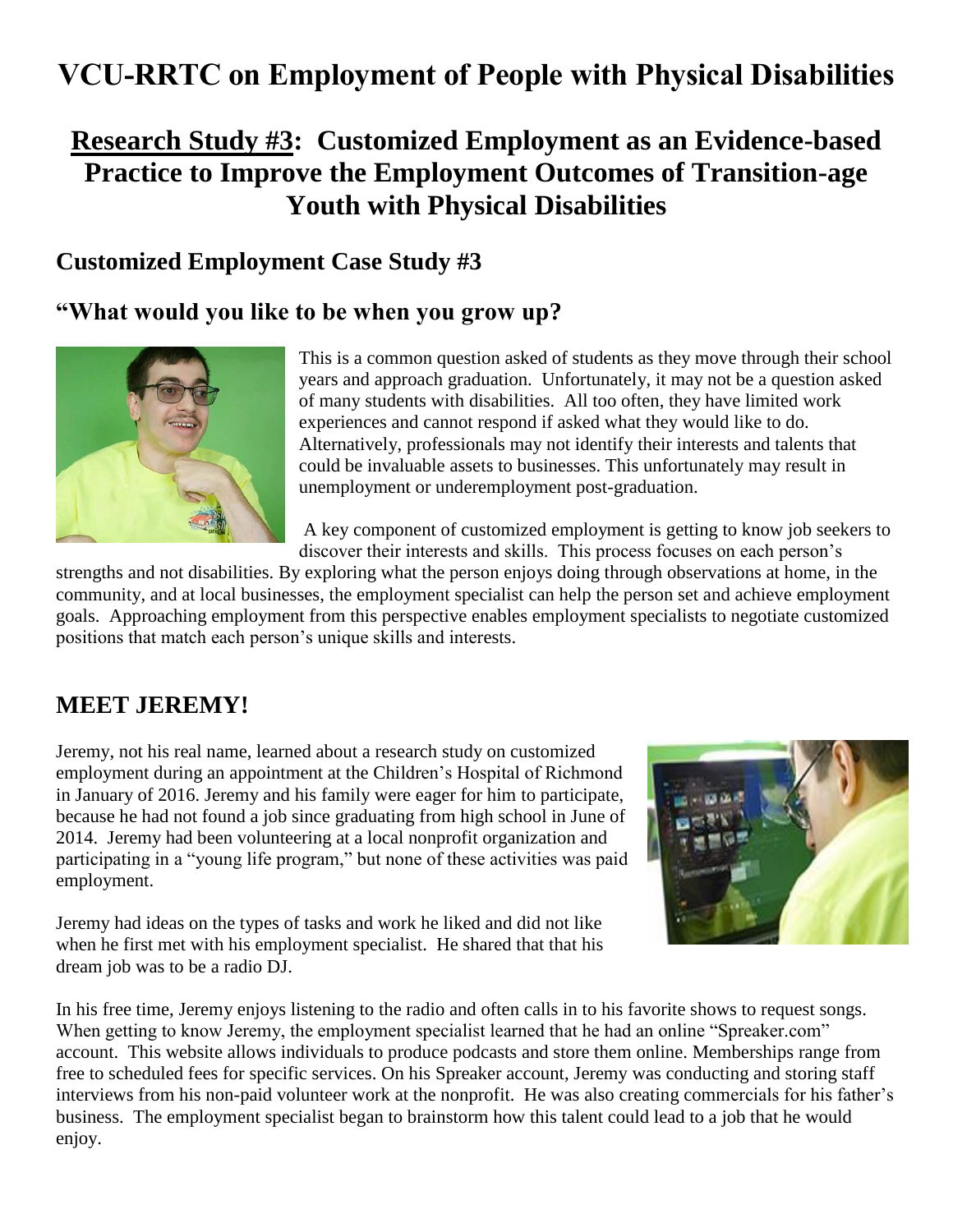## **What were some of Jeremy's discovery activities?**



Although Jeremy had a specific career goal of being a DJ, he and his employment specialist were told that it is a difficult field to break into during their discovery activities. This attitude about the career possibilities of people with disabilities is one that often discourages individuals from pursuing their interests. Customized employment seeks to overcome these negative attitudes and barriers!

Jeremy and his family met with his employment specialist and discussed his career goals and interests. As a team, they agreed that Jeremy really enjoys

social interaction and engagement with people. He also enjoys learning new technology skills. This was evident in the fact that he had taught himself how to record and upload music for his Spreaker account. Jeremy's employment specialist observed him during one of his community activities. She learned he has great computer skills, had problem solving skills in a familiar setting, and great interpersonal communication.

Since Jeremy expressed an interest in becoming a DJ, his employment specialist reached out to a recording studio to set up an informational interview. The employment specialist knew the account executive from attending business networking meetings hosted by Synapse in Richmond, VA. Synapse's mission is to help businesses and nonprofits in communities connect with one another to foster greater economic and community development. Businesses and nonprofits pay an annual membership fee in order to attend these meetings.

During the tour, Jeremy impressed the account executive with his knowledge of the field and the recording studio. Jeremy explained that prior to his tour he had researched the company and knew where other offices were located as well as projects they had recently worked on. At the end of the meeting, the account executive sat down with Jeremy to learn more about his career goals. Jeremy shared that he had always listened to the radio and liked how DJs interact with callers or interview musicians. The account executive said that radio as an industry is changing and shared his opinion that podcasts are the next big thing in social media. This might be an area for Jeremy to consider!



Jeremy liked the account executive's suggestion to learn more about podcasts and other forms of social media. Jeremy's interest in becoming a radio DJ could have become limiting, but identifying the particular aspects of that job that interested him allowed him to expand his employment opportunities. He decided to explore his interests in radio to social media.

## **What is Jeremy's job and how was it customized?**



At another Synapse networking meeting, Jeremy's employment specialist met the owner of a car wash that had been recently been purchased. During the meeting, he mentioned that one of his goals was to advertise changes made to the car wash. Preliminary research revealed that they did not have an active Facebook or Instagram account. Jeremy's employment specialist approached the owner and requested an informational interview to learn more about the car wash's operations and current business needs.

During the informational interview, the owner confirmed that they did not utilize social media to advertise effectively, and he would be interested in hiring someone in that role. The owner currently had a very small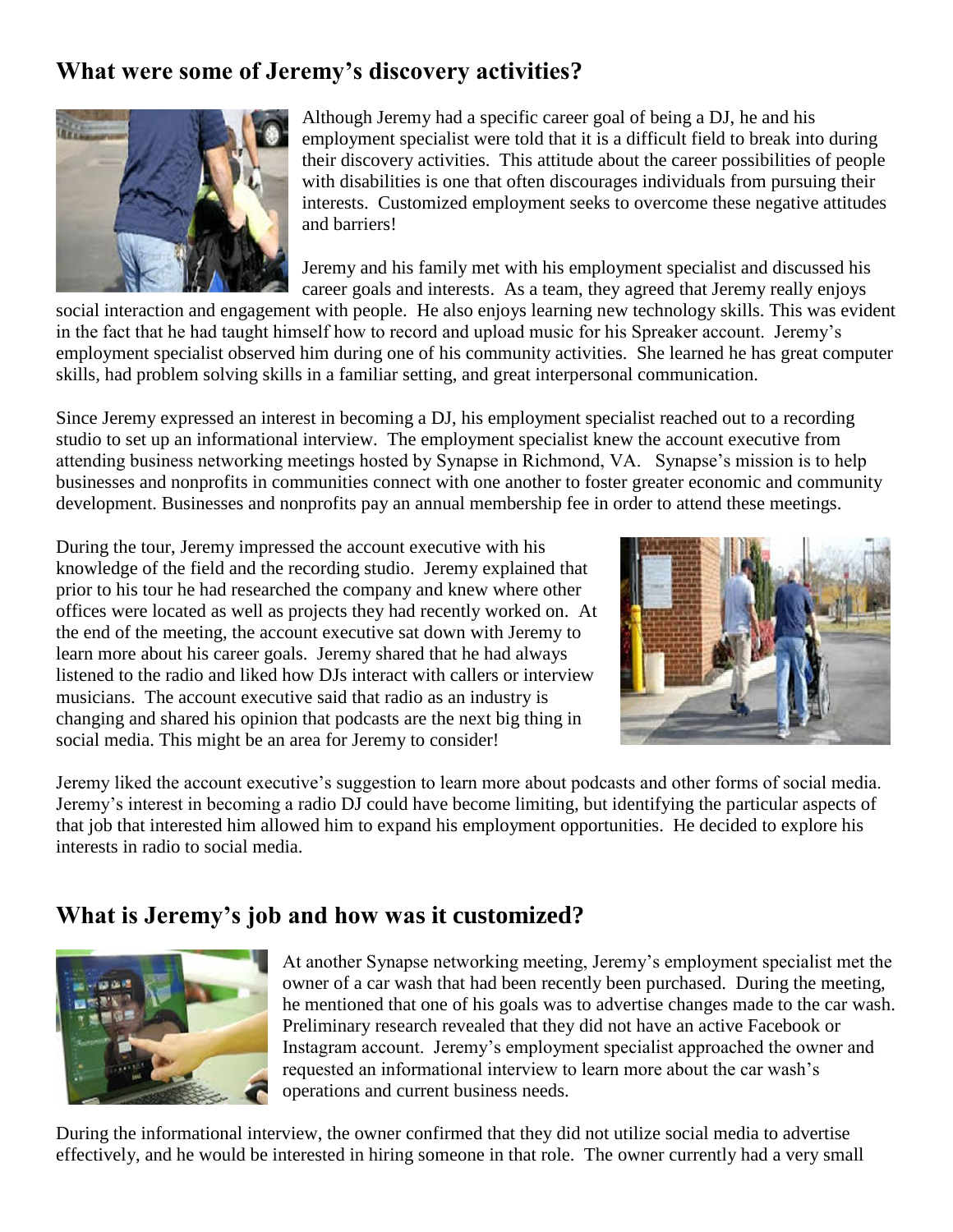staff that was knowledgeable about cars and car detailing but did not have the time or knowledge to maintain social media accounts.

After the interview, Jeremy's employment specialist wrote an employment proposal presenting the case for a social media and administrative assistant. She consulted with contacts from her networking group who owned social media consulting firms when writing the employment proposal. By seeking guidance, the employment specialist was able to learn about an industry in which she did not have personal experience. Additional administrative tasks included in the proposal included identified unmet business needs discussed with the owner during the informational interview. After considering the proposal, the owner decided to hire Jeremy to create social media content. Jeremy was hired in October 2016 to help the carwash script, interview, film and edit videos to highlight services provided by the carwash. Jeremy also assists with research on local companies with which the car wash can collaborate.

Jeremy splits his time between working at the car wash and doing work in a home office. Typically, he films at the car wash and edits or conducts research at home. Jeremy's preference is not to work at home but the office at the car wash is not accessible. The owner is not required to make modifications since he employs fewer than 15 employees. Currently, Jeremy and his employment specialist are working with his vocational rehabilitation counselor to make modifications to the work environment. These modifications will allow him to work at Splash and Dash instead of telecommuting from a home office, which is his preference.

Jeremy conducted online research on what would be the best editing software, and the car wash purchased it for him. Jeremy independently learned how to use the software. His employment specialist helped him create a script format to follow for his videos and provided initial guidance on how to research and find video topics. Gradually, as Jeremy grew more comfortable and learned more about cars and car detailing, he became independent in this area as well.

Weather permitting and during slower traffic times, Jeremy sometimes works out of a closed bay on the ground level of the car wash where the owner and head detailer also work. Because Jeremy sometimes works remotely, he communicates directly with the owner via text throughout his workday. Jeremy presents his topic ideas and videos to his supervisor and coworkers at their weekly staff meetings. Jeremy also created his own signature sign off, approved by the owner.



## **RESOURCES**

#### **Impairment Related Work Expense**

Social Security can deduct the cost of certain impairment-related items and services that a person with a disability needs to work from gross earnings when calculating the person's monthly payment amount. An IRWE can be deducted for substantial gainful activity (SGA) purposes when:

- The item(s) or service(s) enables the person to work;
- The person needs the item(s) or service(s) because of a physical or mental impairment;
- The person pays for the item(s) or service(s) and are not reimbursed by another source such as Medicare, Medicaid, or a private insurance carrier; and
- The cost is "reasonable", that is, it represents the standard charge for the item or service in the community.

Additional information is available by visiting the Social Security Administration website: **https://www.ssa.gov/redbook/eng/ssdi-and-ssi-employments-supports.htm#**